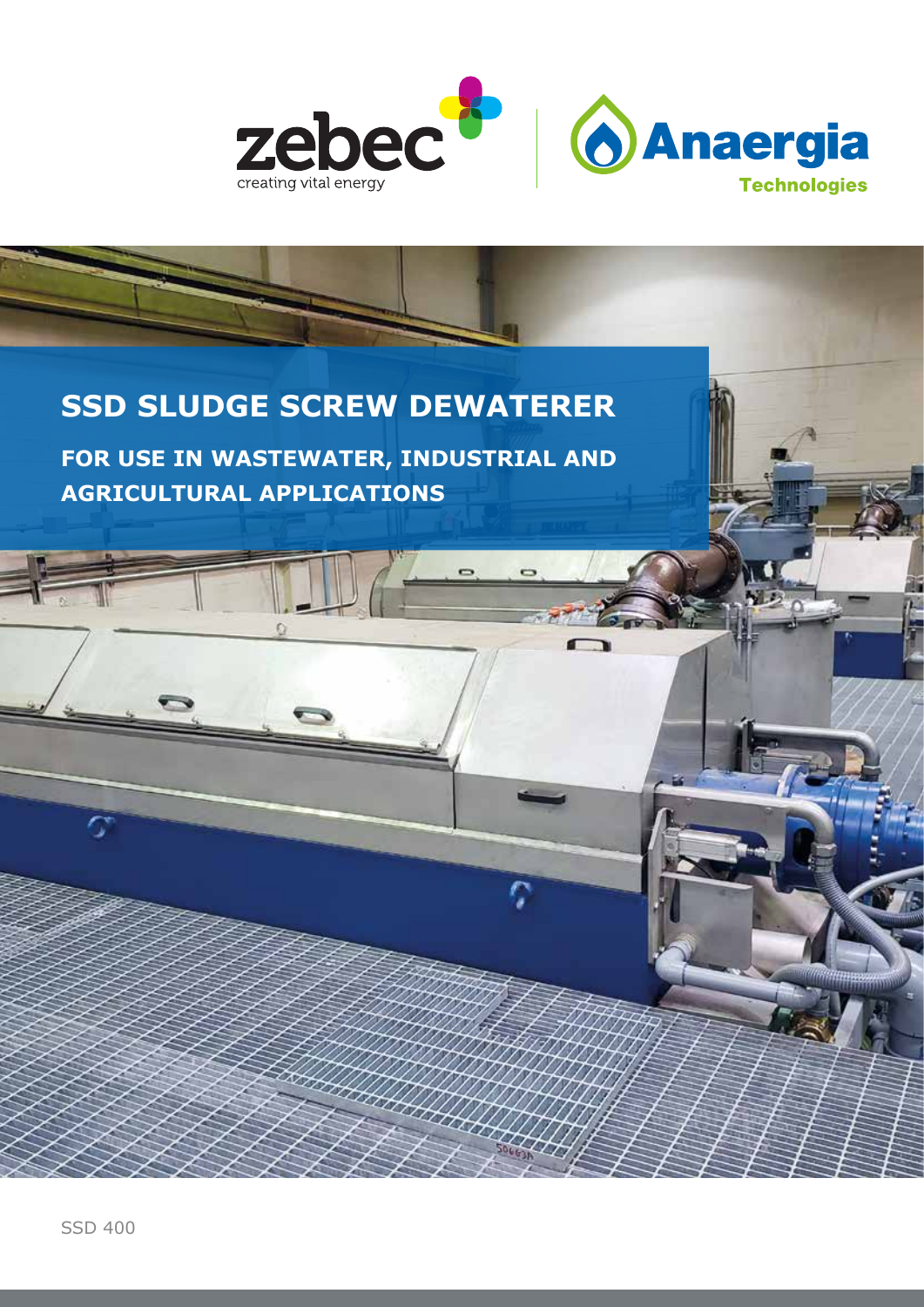## BENEFITS AT A GLANCE

### SSD AS A CENTRAL COMPONENT IN SLUDGE TREATMENT

Our Sludge Screw Dewaterer (SSD) offers an optimal solution for dewatering sludge, manure, and digestate in municipal and industrial applications.

After the addition of a polymer solution, the sludge is separated in the machine into a low solids liquid filtrate and high solids cake. With the now substantially lower sludge volume, the costs of storage and disposal are reduced many times over.

Slotted screen basket segments are installed in the dewatering zone of the machine. A range of slot widths for these baskets can be selected and combined in order to achieve optimal solids capture, throughput, and cake dryness depending on the application.

Our durable and easy-to-operate SSD sludge dewaterer is available in two sizes and stands out due to its continuous operation modes, low maintenance costs, and low energy consumption.

In order to keep design and installation costs low, we offer the complete drainage system as an optional preassembled package solution.

#### **EFFICIENT:**

High separation and dewatering performance with very low energy consumption

#### **FRUGAL:**

Low wear and maintenance costs, reduced polymer consumption with dynamic inline mixer

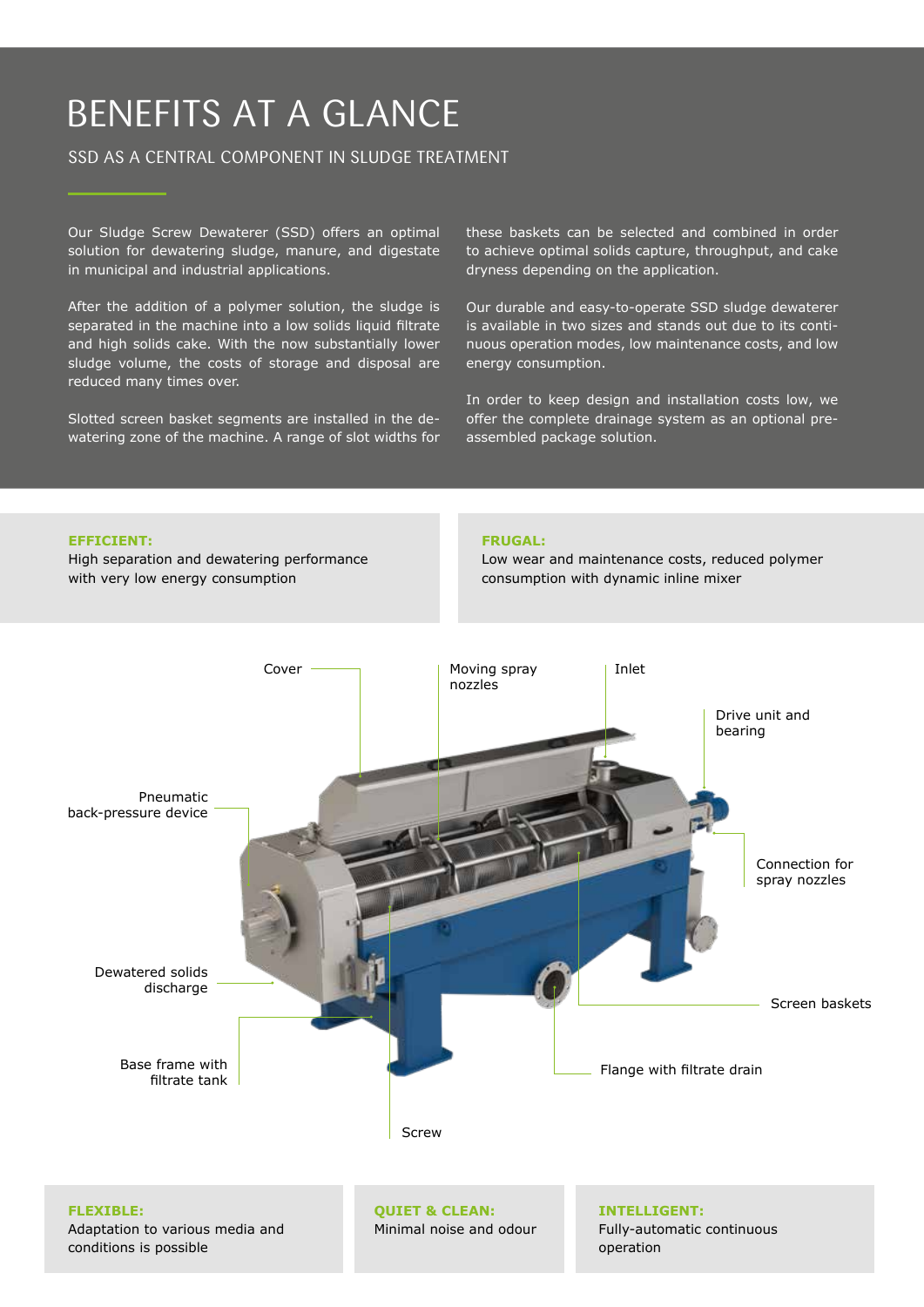# DEWATER, SEPARATE, FILTER

### SLUDGE SCREW DEWATERING

#### **RUNS AND RUNS AND RUNS**

- **»** Throughput of up to 20m3/h or 325kg TSS\*/h (SSD 225) and for up to 60m3/h or 1160kg TSS/h (SSD 400)
- **»** Continuous operation/high availability with non-clogging slotted screen baskets and uninterrupted cleaning process using an integrated spray cleaning system
- **»** Long service life with high-quality materials (all parts coming into contact are stainless steel) and robust design with maximum accuracy of fit

#### **WELL-CONSIDERED DESIGN**

- **»** Innovative wipers prevent clogging of the screen slots and simultaneously function as wear protection for the screw flight
- » Pneumatically operating spray device with flat jet nozzles arranged in a circle around the screen area keep the screen baskets and machine free from stubborn fouling
- **»** High-quality bearing and seal unit protects gears from water penetration and damage due to axial forces
- **»** Closed housing (and connection for odour extraction) ensures hygienic operation, a clean machine environment, and the insulation of odours

#### **UNCOMPLICATED COMMISSIONING & MAINTENANCE**

- **»** Simple installation is possible with the delivery of pre-assembled skids that include the feed pump, polymer mixer, filtrate pump, and fully-automatic controls
- **»** Filtrate tank with connection points integrated in the frame for the pump and level sensor
- **»** Large, easy-to-open doors give quick access to the screen surface for inspection and cleaning (with additional maintenance hatches for the SSD 400)
- **»** Rotating screen press housing (only SSD 225) enables quick access to the screen and screw

#### **EXPERIENCE FLEXIBILITY**

- **»** Interchangeable slotted screen segments enable adaptation of the dewatering performance for various media (process optimization)
- » Polymerization reactor (optional) and/or dynamic inline mixer (optional) for reliable and efficient flocculation can be integrated in the supply of the machine
- » Total solids percentage of cake is adjustable with pneumatic back-pressure device

#### **EFFICIENT USE OF RESOURCES**

- **»** Low water consumption for cleaning
- **»** Very low energy consumption and noise level in comparison to centrifuges
- **»** Compact design facilitates a substantially lower spatial requirement than other options, such as belt presses
- **»** Low-wear and vibration-free due to low rotational speed of the screw
- » High solids separation rates (TSS >90%) with especially energy-efficient dewatering ensure a substantial reduction of storage and disposal costs
- \* Total Suspended Solids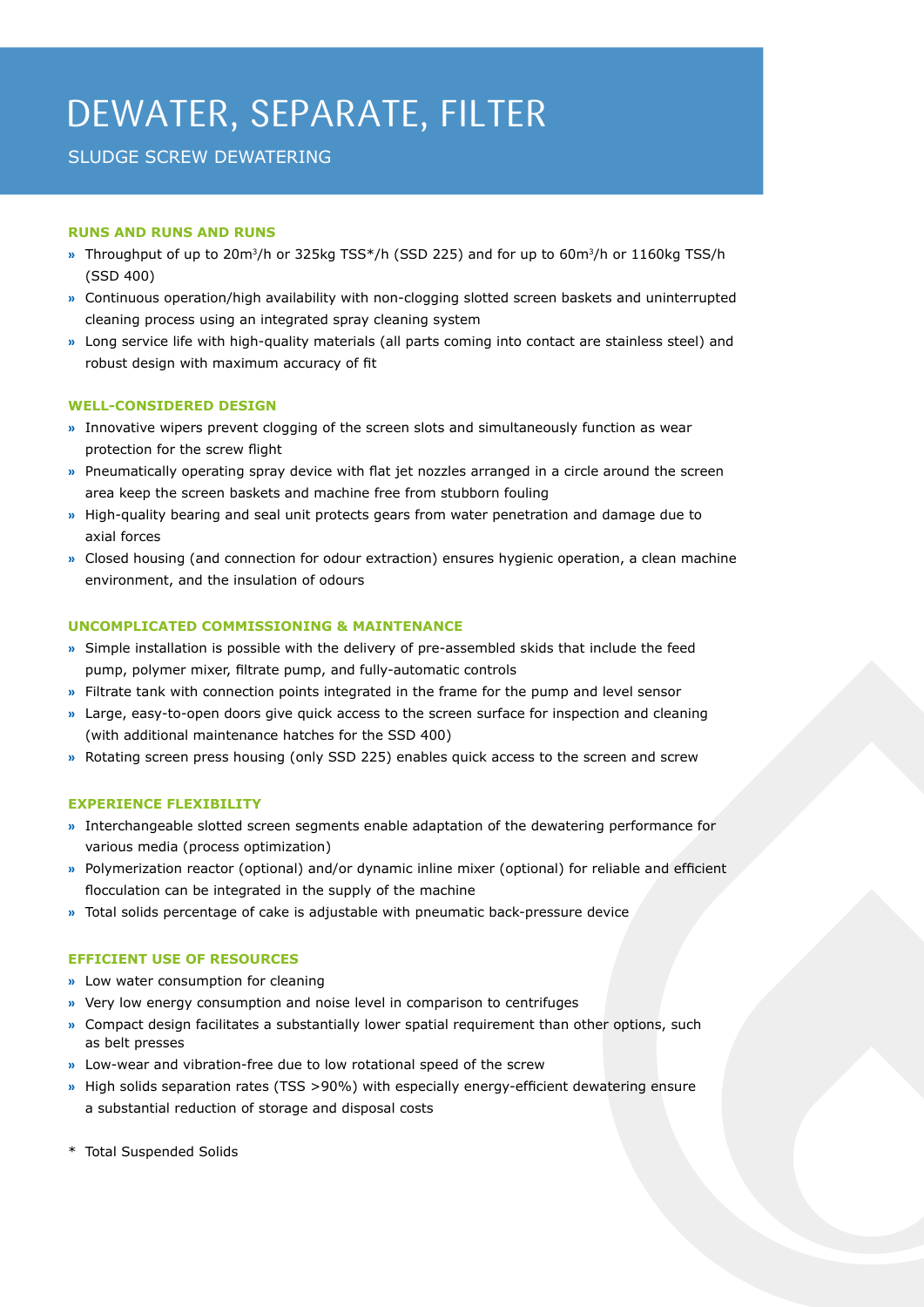# EXPERIENCED SLUDGE PREPARATION

HOW OUR SSD WORKS

A diluted polymer solution is added to the supply line of the feed sludge via a dynamic inline mixer or a polymerization reactor. Then the conditioned sludge passes through the inlet of the unit.

With the aid of gravity and our slowly rotating screw with variable speed, the sludge is advanced to a cylindrical filter screen basket. The water released in the process is then filtered through the slots in the screen and flows to the filtrate tank below. The solids remaining on the interior surface of the screen are advanced by the wipers to the pressing section of the machine and slowly dewatered.

The volume of the channel in the pressing zone decreases in the screw's auger duct, and as a result the sludge is increasingly compressed and dewatered. At the end, the dewatered cake is discharged through an annular gap against an adjustable pneumatic backpressure device.

With automatically adjustable flushing intervals, the exterior surface of the screen is cleaned by a spraying device with flat jet nozzles arranged in a circle.



The flow diagram below shows the individual steps of our preparation technology: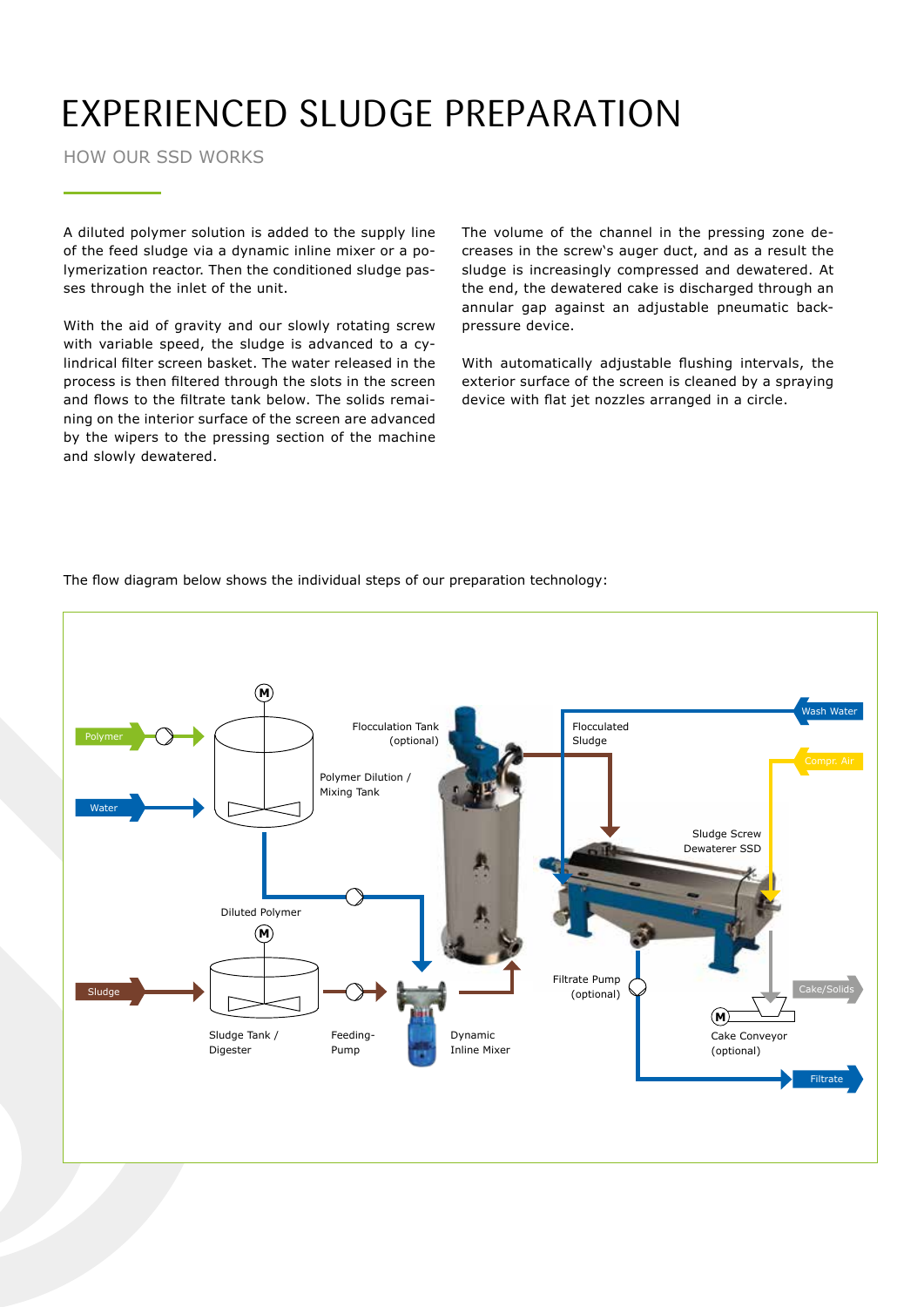# EXAMPLE SSD INSTALLATION

### DEWATER SLUDGE EASILY

Our SSD sludge screw dewaterer for throughputs of up to 60m3/h is characterized by an especially robust design. We can combine modular elements with the appropriate skids and deliver a fully pre-assembled unit.

In the process, we assemble and connect the pipelines of the core components (such as the SSD, dynamic inline mixer and polymerization reactor) on a single frame. All interfaces for material flow and supply lines are arranged on the exterior for easy accessibility.

The skid can also be optionally expanded with a dosing and filtrate pump, and a conveyor system (transport screw or belt) for the discharged solids. All components can be operated via an optionally integrated, fully-automatic control unit that can delivered pre-assembled and connected on the frame.

Feel free to contact us about a complete system adapted to your requirements, which you can easily commission on-site.